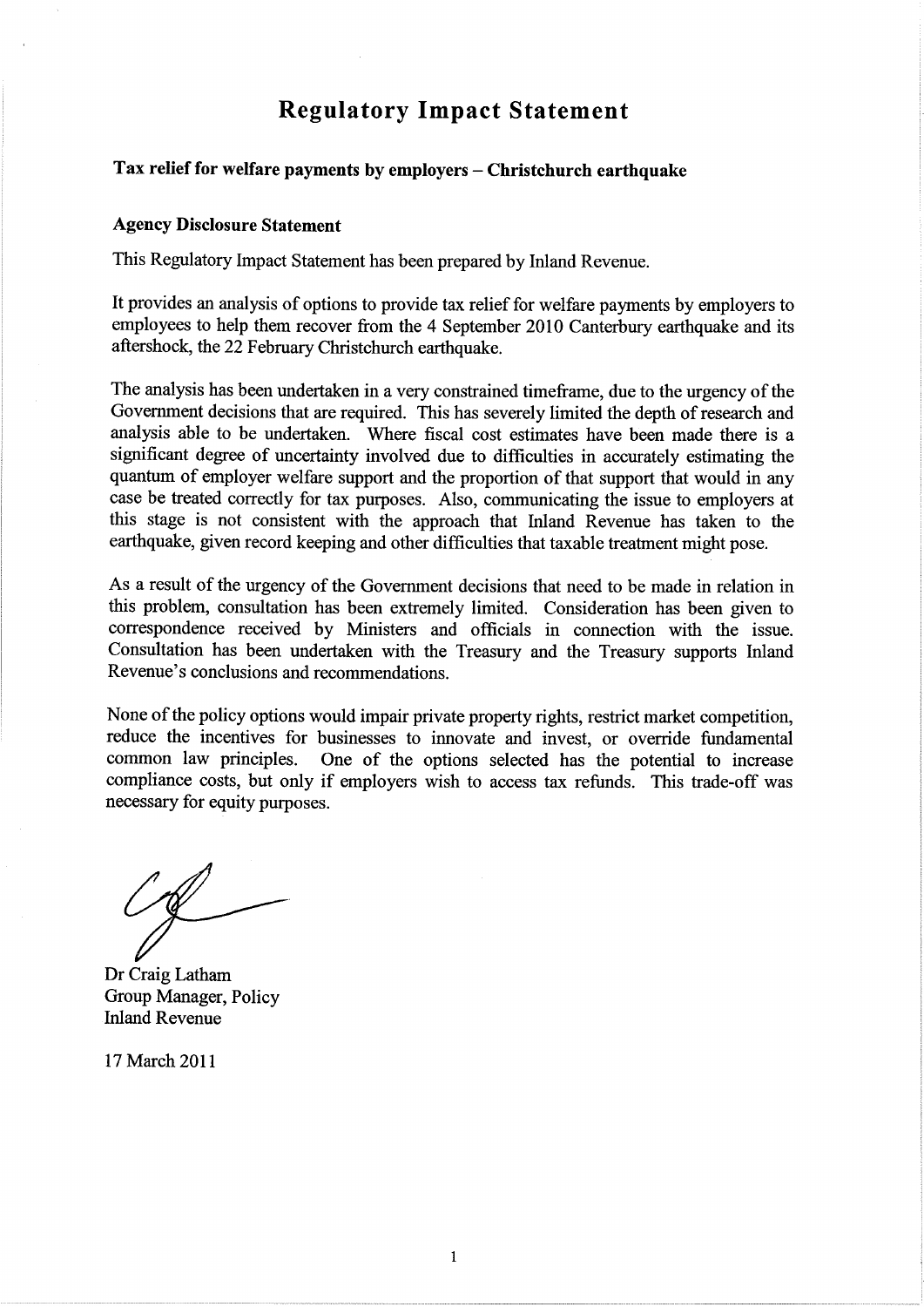## STATUS QUO AND PROBLEM DEFINITION

## Background

1. Following the Christchurch earthquake on 22 February 2011, many employers provided welfare contributions to their employees who were affected by the earthquake. These welfare contributions have been made in a variety of different ways including pro rata cash payments, the specific provision of goods and services, and the provision of accommodation. Several public calls have been made to Ministers and officials seeking legislation to provide tax relief for employers for these welfare contributions.

2. This analysis is complicated because the welfare contributions, albeit to an apparently significantly lesser extent, were also made as a result of the Canterbury earthquake.

#### Current law

3. Except to the extent the "on-premises" fringe benefit tax (FBT) exemption or the unclassified benefits de minimis threshold applies to employer provided goods and services, it is Inland Revenue's considered view that these welfare contributions are subject to either income tax or FBT as appropriate.

## The policy problem

4. It is arguable that, except perhaps for donations of sundry goods, according to good tax policy these welfare contributions would be taxed notwithstanding their welfare intent. This is because the payments are made in the context of an employer/employee relationship.

5. However, it is also arguable that the govemment should encourage employer welfare contributions such as these, even though these employees are perhaps comparatively better off than other employees whose employers cannot support them in a similar fashion.

6. We are aware that employers have adopted different income tax positions in respect of these contributions, even though we believe that the correct approach is clear. This is particularly the case for pro rata cash payments made to, say, all Christchurch staff to alleviate their immediate welfare problems.

7. In the case of fringe benefits, these returns are not due until May and we suspect that, in general, employers will not have turned their minds to the issues here and are unlikely to return to the issues at alater time. It will simply be presumed by employers that the benefits are outside the tax net. Also, communicating the issue to employers at this stage is not consistent with the approach that Inland Revenue has taken to the earthquake, given record keeping and other difficulties that taxable treatment might pose. In addition it is unlikely that Inland Revenue would audit in this space.

## **OBJECTIVES**

8. The desired Government outcomes are to:

- uphold the general direction of tax law;
- encourage (or least not discourage) employers to look after their staff;
- . ensure that the revenue base remains sufficiently protected; and
- provide certainty to those employers providing this support to their employees who have been affected by the earthquake.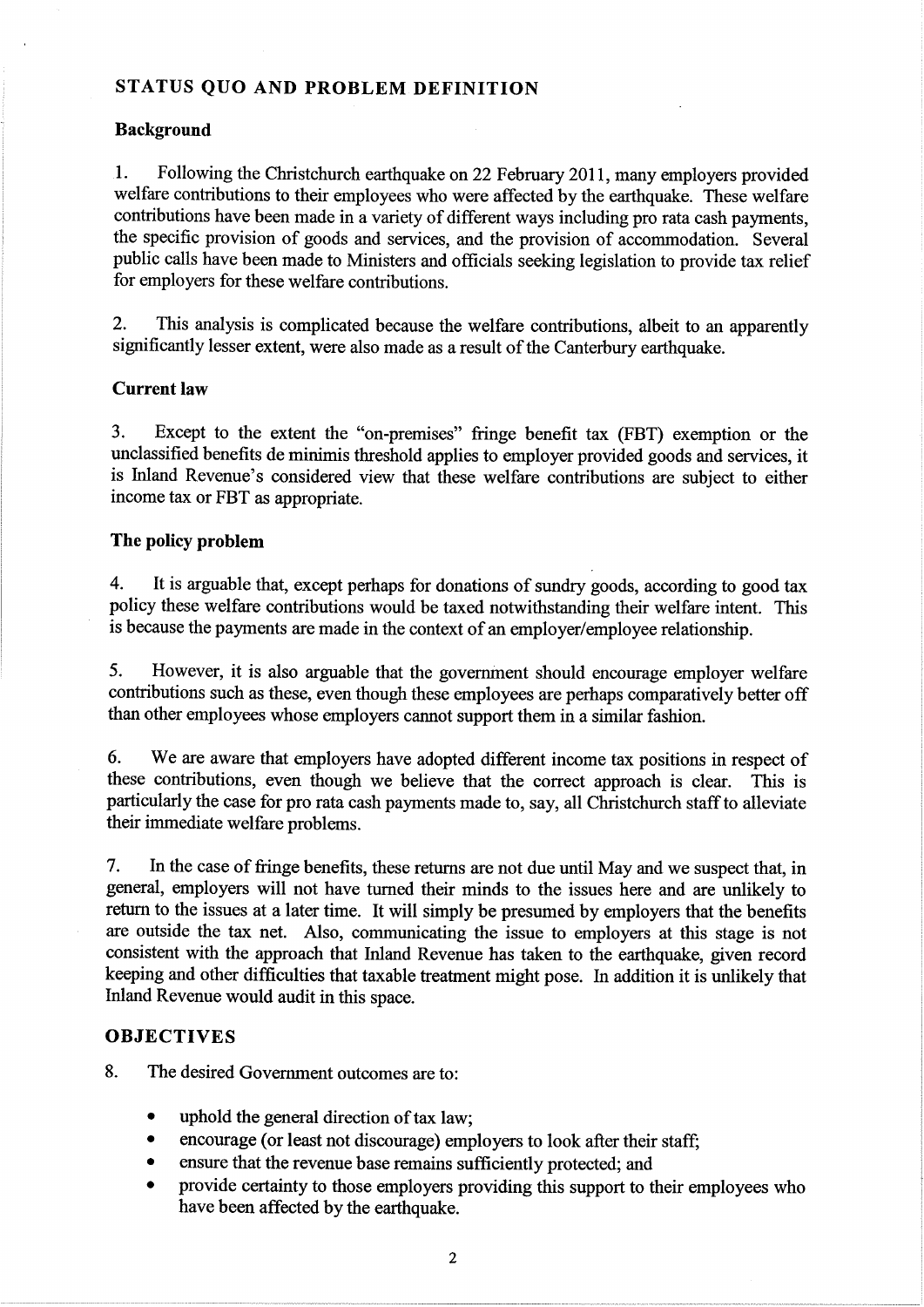9. The desired Government outcomes must be achieved within a short timeframe. This is because they are responding to a devastating event that has already occurred. Ideally, people should have certainty as to what the tax treatment will be in respect of certain things they have done or are contemplating doing as soon as practically possible. This is certainly the case where the consequence is an exposure to income tax as larger employers have to finalise their 31 March 2011 payroll by 5 April, and smaller employers have until 20 April.

# REGULATORY IMPACT ANALYSIS

10. Several different options (not all mutually exclusive) have been considered to address the problem and achieve the desired Government outcomes.

# Option 1: No relief, or relief from FBT for sundry non-cash benefits only

11. The case for no relief was not seriously considered as it was obvious that, at the least, relief needs to be provided for sundry benefits where it was likely that the employer did not know which employees had got what benefits. There was also the risk of the "on-premises" FBT or the unclassified benefits de minimis threshold exemptions applying or not applying depending on the employer's exact circumstances. While the first issue could be addressed within the confines of existing scheme (and could potentially be FBT charged), the second issue could lead to disparate FBT expenses between employers who had provided similar benefits, but in a different way.

12. The case for offering limited relief for sundry non-cash benefits is a mixture of pragmatism and the acknowledgement of the potential horizontal equity position between employers.

13. This option has been agreed to by Ministers.

# Option 2: Provide complete relief from tax for all employer welfare contributions

14. An option is to totally tax exempt all employer welfare contributions made to employees. This could be open-ended both as to when the welfare was provided, and how much was provided. That is, this option would not be limited to welfare provided following the Christchurch earthquake. Given the policy position that, except perhaps for donations of sundry goods, it is good tax policy to tax welfare contributions made in the context of an employer/employee relationship and the potential fiscal risk, this option was not considered to be appropriate.

## Option 3: Provide a wider limited relief

15. Ministers asked us to consider whether widely targeted and fiscally responsible relief could be offered. Ministers decided that such relief could be loosely based on the MSD grant to individuals called "earthquake job loss cover". This grant is \$400 a week per person and is payable for 6 weeks after the earthquake. Accordingly, we developed a proposal that could apply to cash payments to employees and to goods provided to specific employees.

16. The major features of this proposed relief are that the cash and/or benefits are:

- . capped at \$2,400 per each employee with amounts over this being taxable;
- paid or provided in the six weeks after the Christchurch earthquake;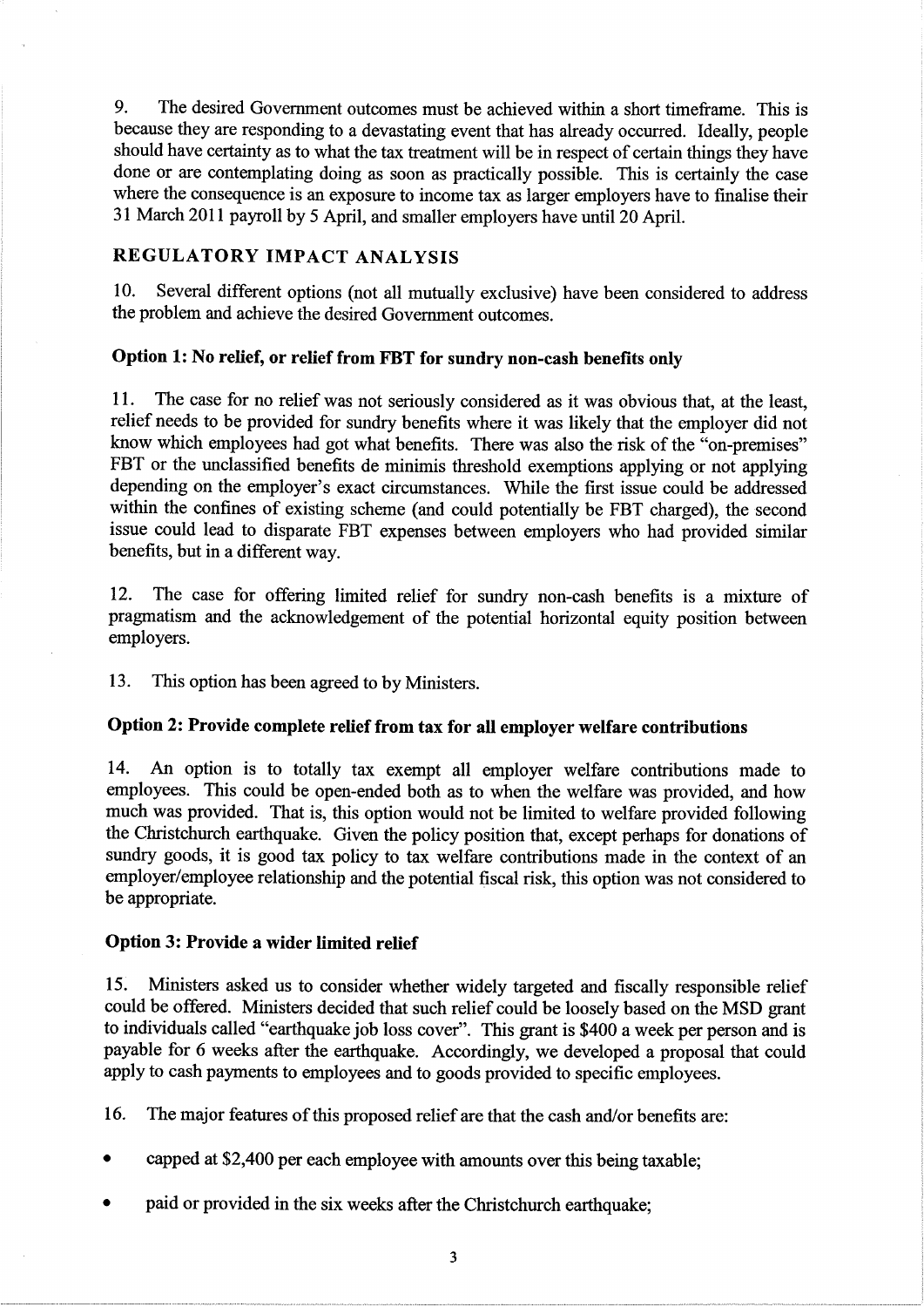- not in lieu of salary or increments thereto (to help ensure appropriate targeting);
- not targeted on seniority of employee (again to help ensure appropriate targeting); and
- not available to persons associated with the owners of the employer, except where the benefit is of the type that has been provided to all non-associated employees (again to help ensure appropriate targeting).

17. From a compliance cost perspective, this is easy to comply with where the welfare contribution is of items that would otherwise be subject to FBT (because this is not calculated until later in May), and of cash contributions which have not been subject to income tax (in the form of PAYE). However, where income tax been accounted for, there are significantly higher compliance and administration costs, which can be partially mitigated by making the announcement as soon as is possible. Steps are under way to meet this objective if this option is adopted.

18. The compliance and administration cost risk has been considered and while there are difficulties for both Inland Revenue and employers if the adjustments cannot be completed before the 2010-11 tax year payroll can be finalised, we will seek to put in place further mechanisms to mitigate the risk in the circumstances.

19. This option has been agreed to by Ministers.

# option 4: Provide a tax exemption for employer provided accommodation

20. A number of employers are providing or meeting the cost of employee accommodation (generally short term) when the employees' houses are unusable or where the employee needs a respite from Christchurch. If employers did not provide this assistance, frequently the state would at least have to contribute to this cost.

21. This option would potentially be subject to abuse and so the same general rules that would apply for option 3 would also apply for this option, except that there would be no cap. Further, if this is adopted, it would likely be announced on 29 March, and in relation to the Christchurch earthquake, the six week period expires on the  $5<sup>th</sup>$  of April, which also helps mitigate the fiscal risk.

22. Again, this option has been agreed to by Ministers.

#### CONSULTATION

25. The urgency of the Government decisions that need to be made in relation to this problem has meant that consultation has been externely limited. Consideration has been given to correspondence received by Ministers and officials in connection with the issue. Consultation has been undertaken with the Treasury and the Treasury accepts the preferred options.

23. However, there will be a period for public feedback after the announcement on 29 Match, and we propose to consult on the draft legislation with two taxpayer representative organisations before the legislation is finalised.